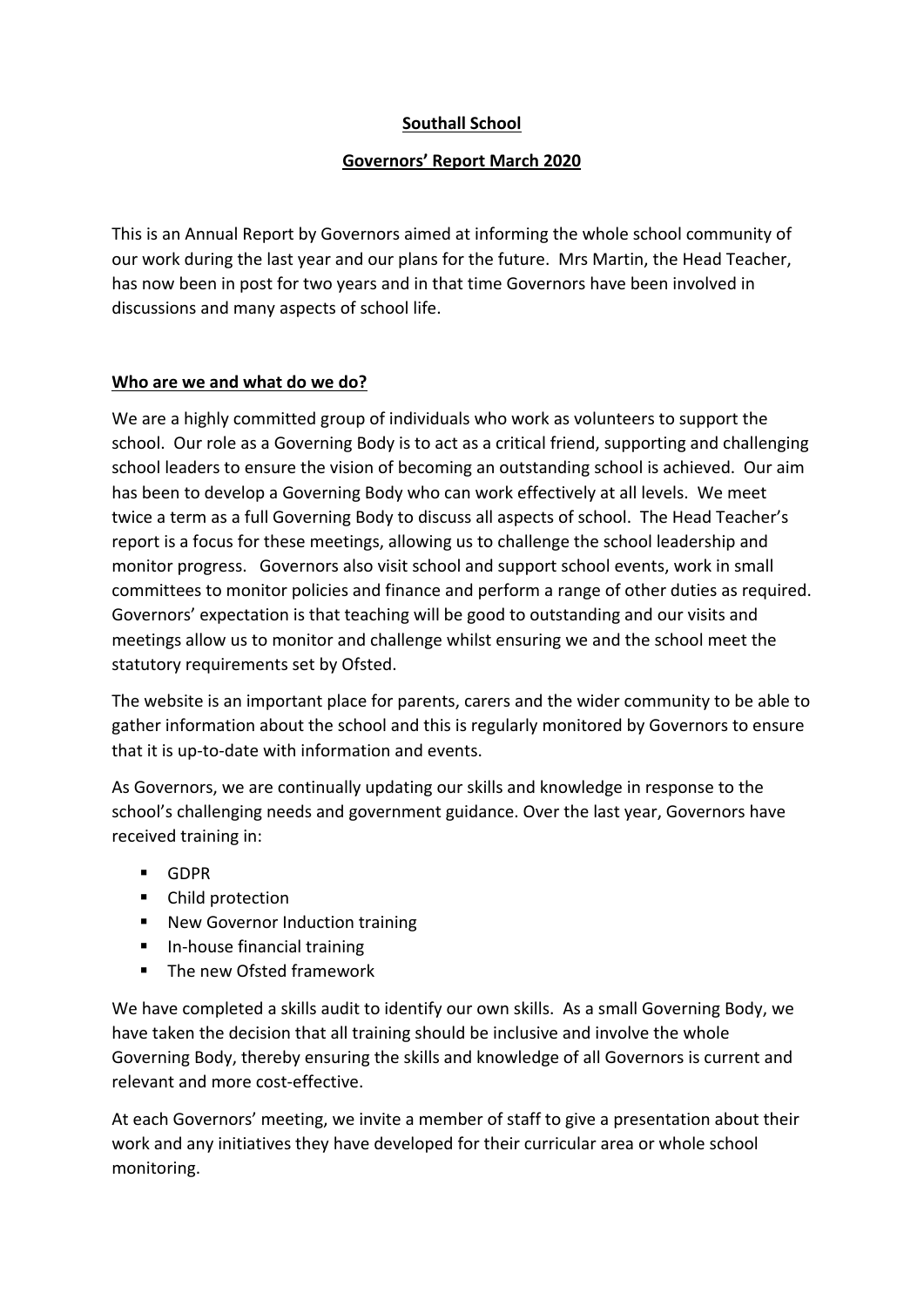#### **What have we done in the last year?**

- We have worked closely with Mrs Martin and senior leadership, discussing all aspects of school life.
- We have increased the size of the Governing Body to accommodate additional members to provide an effective link between school, families and industry.
- We are now at full strength, with a membership who are active and involved and bring a wide variety of strengths to the team.
- Governors have been actively involved in enterprise days, lunches, events and regular meetings with staff, senior management and representatives from the Local Authority.
- We have developed committees to work closely on financial matters, monitor policies, health and safety and the web site.
- The Chair and Vice Chair have participated in quality assurance on a termly basis.
- We maintain our links with Ironbridge Rotary Club and other local bodies.

#### **Looking ahead …………… it is our aim to:**

- Continue to work closely with Mrs Martin and senior management to ensure outstanding leadership and management of the school.
- Continue to be a hard-working and involved Governing Body.
- Extend and develop community links.
- Work closely with PTA to help wherever we can.
- Continue to develop our skills and knowledge for the benefit of the school.
- Continue to monitor progress and finance closely on a regular basis.
- To work closely with the Local Authority to develop and enhance provision for students across all ages.

## **And finally ………….**

We recognise that we represent the wider school community and we will continue to listen to your views. It is important to us as a Governing Body that staff, parents, carers and